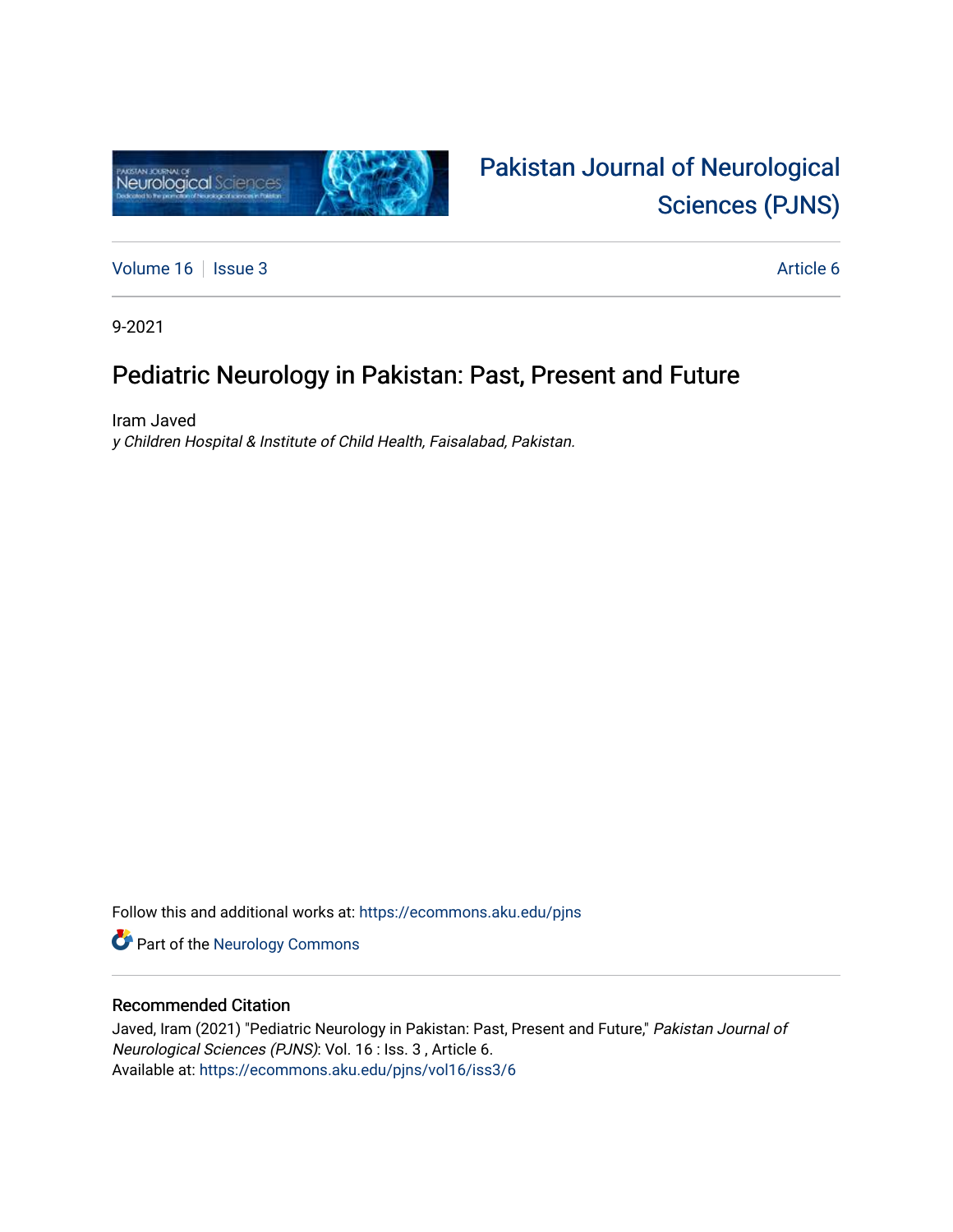# PEDIATRIC NEUROLOGY IN PAKISTAN: PAST ,PRESENT AND FUTURE

#### **Iram Javed,1**

#### *1 Assistant Professor Pediatric Neurology Children Hospital & Institute of Child Health, Faisalabad, Pakistan.*

Correspondence Author: Iram Javed Affiliation: Assistant Professor Pediatric Neurology Children Hospital &Institute of Child Health, Faisalabad, Pakistan. *Email: dr.iramjaved@gmail.com* 

*Date of submission: April 28, 2021 Date of revision: September 15, 2021 Date of acceptance: September 22, 2021*

The global burden of Pediatric Neurological disorders is enormous in South Asia<sup>1</sup> According to a recent report, 49% of our total population comprises of children<sup>2.</sup> Burden of Pediatric Neurological disorders in Pakistan is increasing substantially although exact figures are not available, but this highlights the need to develop more expertise and to train more and more Pediatric Neurologists to cope the situation. At present only a dozen of Pediatric Neurologists is available to serve the whole country. Pediatric Neurology has emerged as a relatively newer subspecialty in most of developing countries but for the past few decades, its recognition and worth as separate entity has been increasing both in terms of clinical work as well as training perspective.<sup>3</sup> Pediatric Neurology is a multidisciplinary subject with involvement of many other ancillary departments like Developmental & Behavioral Pediatrics ,Child Adolescent Psychiatry, Pediatric Neurosurgery, Physical and Rehabilitation services, Neurogenetics and Neuroradiology. When it comes to Pediatric Neurology services in Pakistan, its foundation stone has been laid by Professor Nazir Malik in central Punjab and Professor Mutloob Azam in North of Punjab way back in 1980's followed by Professor Shahnaz Ibrahim in Agha Khan University and Professor Tipu Sultan in Children Hospital & University of Child Health Sciences Lahore , have contributed significantly to recognition and development of Pediatric Neurology in Pakistan by their untiring efforts. Fellowship in subject of Pediatric Neurology was first recognized by College of Physicians & Surgeons (CPSP) in Agha Khan University in year 2011. Currently there are only three CPSP recognized centers in Lahore, Multan and Karachi which are providing their services for formal Pediatric Neurology Training. Another budding Pediatric Neurology Center is in Children Hospital Faisalabad which is in process of recognition by CPSP for training in the subject of Pediatric Neurology. Currently the graduating fellows, although very few, but are providing their services in provinces like ,Punjab, Sindh, KPK but Baluchistan and Gilgit Baltistan are still devoid of Pediatric neurologists. Most of the above mentioned, Pediatric Neurology training centers are providing comprehensive diagnostic facilities namely Neurophysiology services like EEG, including Long term Video EEG Monitoring system, Polysomnography, NCS /EMG, Evoked potentials, Neuroradiology and management facilities namely Plasmapheresis for Acquired CNS demyelinating disorders and other Autoimmune disorders like Myasthenia Gravis and GBS and ketogenic Diet for Drug resistant epilepsy and molecular genetic testing (whole Exome Sequencing) for various Inherited Neurological disorders in research collaboration with University College London. Vagus nerve stimulation has been recently introduced in Pakistan. Due to high rate of consanguinity in our country, there are many Inherited Neurometabolic disorders which distinctly present in Pediatric age group and many of them are treatable conditions and leads to good outcome if rightly diagnosed and managed on time. So, there is dire need of developing fully equipped neurogenetic and neurometabolic specialties along with all the required expertise.

Pakistan Child Neurology Society was established in 2008 and actively involved in international collaborations and in arranging conferences, various public awareness seminars , workshops, teaching courses and community outreach programs and contributing significantly to enhancing awareness not only amongst the physicians but also among the community.

#### EVENTS:

Events organized by CNS Pakistan in collaboration with PPA neurology expert group.

First Pediatric Neurology conference was held in 2009 and up till now 12 Pediatric Neurology Conferences have been successfully held country wide .